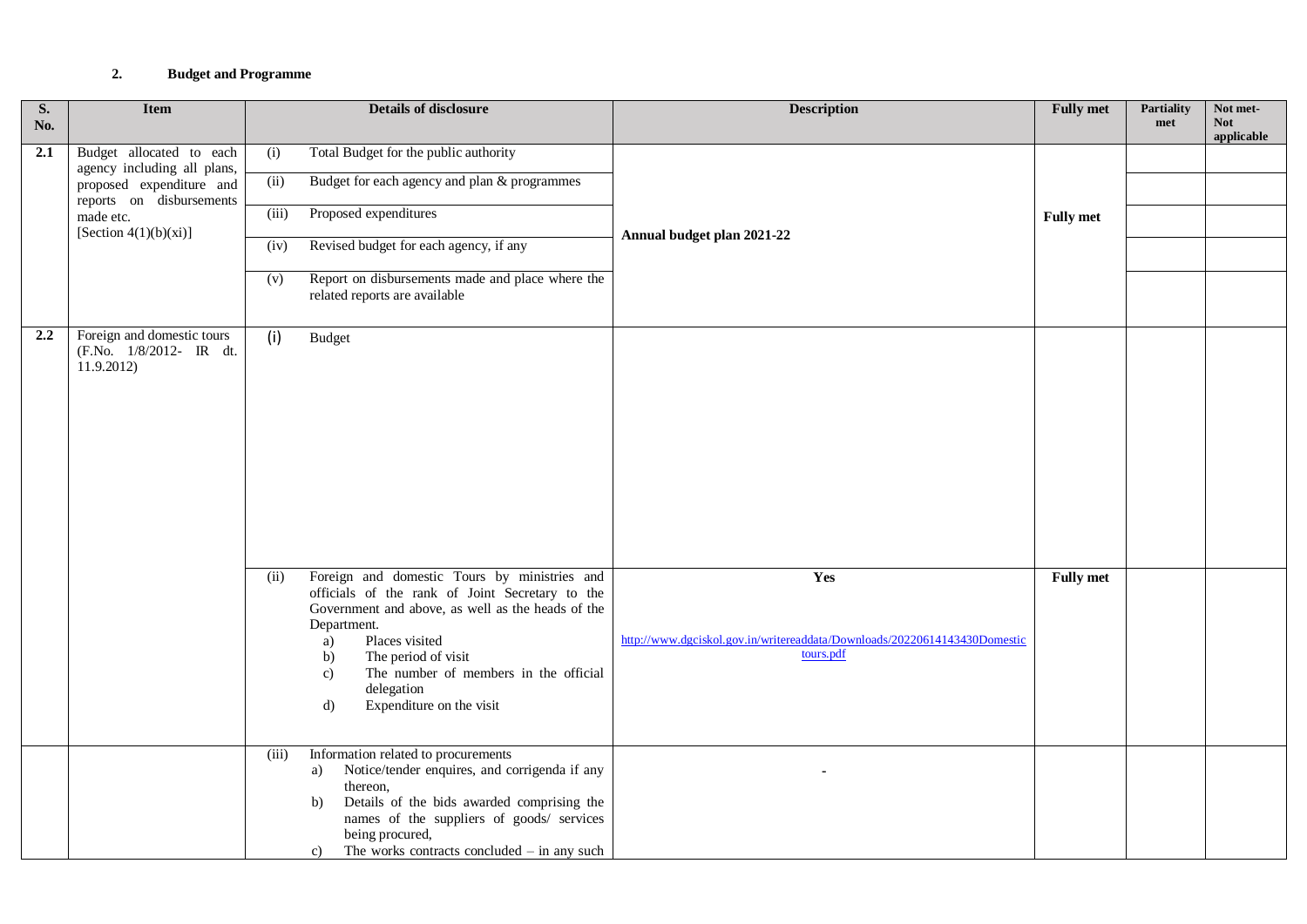| S.<br>No.     | <b>Item</b>                                                                           | <b>Details of disclosure</b>                                                                                                                                                                                                                                                                                                                    | <b>Description</b>                                  | <b>Fully met</b> | <b>Partiality</b><br>met | Not met-<br><b>Not</b><br>applicable |
|---------------|---------------------------------------------------------------------------------------|-------------------------------------------------------------------------------------------------------------------------------------------------------------------------------------------------------------------------------------------------------------------------------------------------------------------------------------------------|-----------------------------------------------------|------------------|--------------------------|--------------------------------------|
|               |                                                                                       | combination of the above-and<br>The rate /rates and the total amount at which<br>d)<br>such procurement or works contract is to be<br>executed.                                                                                                                                                                                                 |                                                     |                  |                          |                                      |
| 2.3           | Manner of execution of<br>subsidy programme                                           | Name of the programme of activity<br>(i)                                                                                                                                                                                                                                                                                                        |                                                     |                  |                          |                                      |
|               | [Section $4(i)(b)(xii)$ ]                                                             | (ii)<br>Objective of the programme                                                                                                                                                                                                                                                                                                              |                                                     |                  |                          |                                      |
|               |                                                                                       | Procedure to avail benefits<br>(iii)                                                                                                                                                                                                                                                                                                            |                                                     |                  |                          |                                      |
|               |                                                                                       | Duration of the programme/ scheme<br>(iv)                                                                                                                                                                                                                                                                                                       |                                                     | Fully met        |                          |                                      |
|               |                                                                                       | Physical and financial targets of the programme<br>(v)                                                                                                                                                                                                                                                                                          |                                                     |                  |                          |                                      |
|               |                                                                                       | Nature/ scale of subsidy/amount allotted<br>(vi)                                                                                                                                                                                                                                                                                                |                                                     | <b>Fully</b> met |                          |                                      |
|               |                                                                                       | Eligibility criteria for grant of subsidy<br>(vii)                                                                                                                                                                                                                                                                                              |                                                     |                  |                          |                                      |
|               |                                                                                       | Details of beneficiaries of subsidy programme<br>(viii)<br>(number, profile etc)                                                                                                                                                                                                                                                                | No subsidy programmes are undertaken in this office |                  |                          |                                      |
| 2.4           | Discretionary and non-<br>discretionary grants [F. No.<br>1/6/2011-IR dt. 15.04.2013] | (i) Discretionary and non-discretionary<br>grants/<br>allocations to State Govt./ NGOs/other<br>institutions                                                                                                                                                                                                                                    | Not applicable                                      |                  |                          |                                      |
|               |                                                                                       | (ii) Annual accounts of all legal entities who are<br>provided grants by public authorities                                                                                                                                                                                                                                                     |                                                     |                  |                          | Not met                              |
| 2.5           | Particulars of recipients of<br>concessions, permits of                               | Concessions, permits or authorizations granted by<br>(i)<br>public authority                                                                                                                                                                                                                                                                    |                                                     |                  |                          |                                      |
|               | authorizations granted by<br>the public authority<br>[Section 4(1) (b) $(xiii)$ ]     | (ii) For each concessions, permit or authorization<br>granted<br>a) Eligibility criteria<br>b) Procedure for getting the concession/<br>grant and/ or<br>permits of authorizations<br>c) Name and address of the recipients given<br>concessions/<br>permits or authorisations<br>d) Date of award of concessions /permits of<br>authorizations | Not applicable                                      |                  |                          | Not met                              |
| $2.6^{\circ}$ | CAG & PAC paras [F No.<br>1/6/2011- IR dt. 15.4.2013]                                 | CAG and PAC paras and the action taken reports (ATRs) after<br>these have been laid on the table of both houses of the<br>parliament.                                                                                                                                                                                                           | Not applicable                                      |                  |                          | Not met                              |